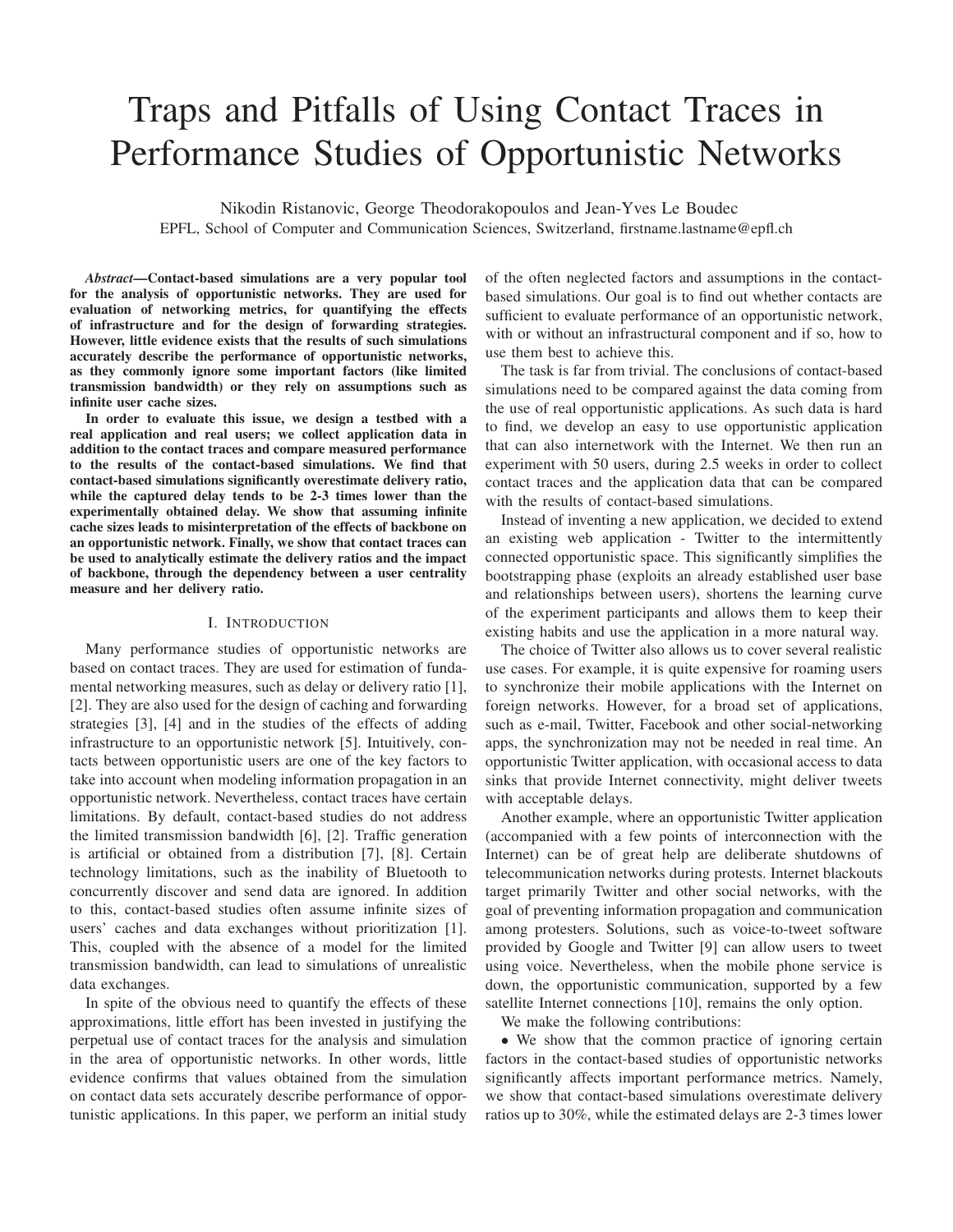than the experimental values. We demonstrate how the default assumption in contact-based simulations about the unlimited cache sizes completely alters conclusions about the utility of a backbone in an opportunistic network. We verify the robustness of our findings by rotating the caching strategies.

• We show that weighted contact graph can be a very useful tool for statistical analysis of opportunistic networks. We find a strong dependency between a user centrality measure in this graph and the perceived delivery ratio and we fit a simple curve to this dependency. This allows one to predict users' delivery ratios based on the contact trace. We show that this dependency persists when a backbone is added to the network, which means that it can be used to estimate the effects of adding limited infrastructure to an opportunistic network.

• From the systems aspect, our study gives a comprehensive insight into performance of a small to medium opportunistic network and to a lesser extent into users' reaction to it. It also highlights certain design choices used to extend an existing web application to the world of intermittently connected devices.

The paper is organized as follows. We describe our experiment setup in §II. We introduce notation in §III. We analyze the obtained data sets in §IV. In V we give insights into the experimentally obtained performance and we compare it with the results of the contact-based simulations. We highlight common traps of the simulation based approach. Finally, in §VI we use contact graph for statistical analysis of network performance and prediction of delivery ratios.

#### II. THE EXPERIMENT SETUP

We design our experiment with two main goals in mind: (i) To collect the application data from which important performance metrics can be extracted and (ii) to collect the contact trace that can be used in discrete event simulations. This will allow us to compare the experiment results with the values obtained from the contact-based simulation.

#### *A. The Experiment Scenario*

We use the scenario of roaming users as the running example in our experiment (although the scenario itself is not essential for the results of our study). We assume a mixed population at the university campus site, composed of visitors (Roaming Users) and users in their home networks (Home Users). As policy restrictions prevent Roaming Users (RUs) from connecting to the Internet via the campus WLAN, we assume they prefer using an opportunistic application to paying high roaming fees for data traffic. It is difficult to involve visitors in a rather long experiment. Thus, we chose 50 volunteers to represent the RUs. While fully aware that the mobility of real roaming users can be somewhat different, we find that our experiment participants share certain mobility properties with campus visitors. About half of the participants are master students who followed courses in the classrooms where winter schools are organized (only for visitors). All participants normally have lunch at the same places where visitors are likely to have lunch or coffee.

Home Users (students/faculty) are normally in majority. They have laptops with access to the campus WLAN, and/or inexpensive data plans with mobile operators. We assume some of them are cooperative and willing to run a piece of software on their devices, helping Roaming Users deliver their tweets to the Internet and receive the tweets of the people they follow. Creating a significant Home User population for the purposes of the experiment (in addition to the Roaming User population we had to recruit) would require substantial financial and human resources. Thus, we resort to an abstraction. We place ten Linux laptops in popular places around the university campus (restaurants, computer rooms, coffee shops, libraries, etc.). We refer to these machines as Home User Equivalents (HUEs). We believe this is a good approximation, as (i) these are the locations where Home Users (with their cell phones and laptops) can be found during the day, (ii) the range of the Bluetooth dongles plugged into HUEs matches the Bluetooth range of cell phones and laptops ( $\sim 10m$ ), and (iii) the set of functions handled by the HUEs is very limited, which means that the code can easily run on any piece of hardware (smartphones, laptops, etc.).

#### *B. System Architecture*

Our experimental setup consists of three main parts (Figure 1): (i) Roaming Users (RUs) with the opportunistic Twitter application running on their phones, (ii) Home User Equivalents (HUEs) that serve as interconnection points between the opportunistic space and the Internet, and (iii) our proxy server in charge of communication with the HUEs on the front-end and synchronization with Twitter servers on the back-end.



Fig. 1. The system comprises three major components: (i) Proxy server, (ii) Home User Equivalents (HUEs), and (iii) the phones carried by Roaming Users (RUs). Proxy server communicates with Twitter servers at the back-end and with the HUEs at the front-end. HUEs provide Internet connectivity to RUs.

**Opportunistic Twitter.** Opportunistic Twitter is a mobile Twitter application we developed for the publicly available Haggle publish/subscribe framework [11]. It leverages intermittent Bluetooth connectivity for the exchange of messages with other devices running the Haggle framework. The framework can work on top of several mobile and desktop operating systems (Windows, Android, Linux, Mac OS, etc.). In our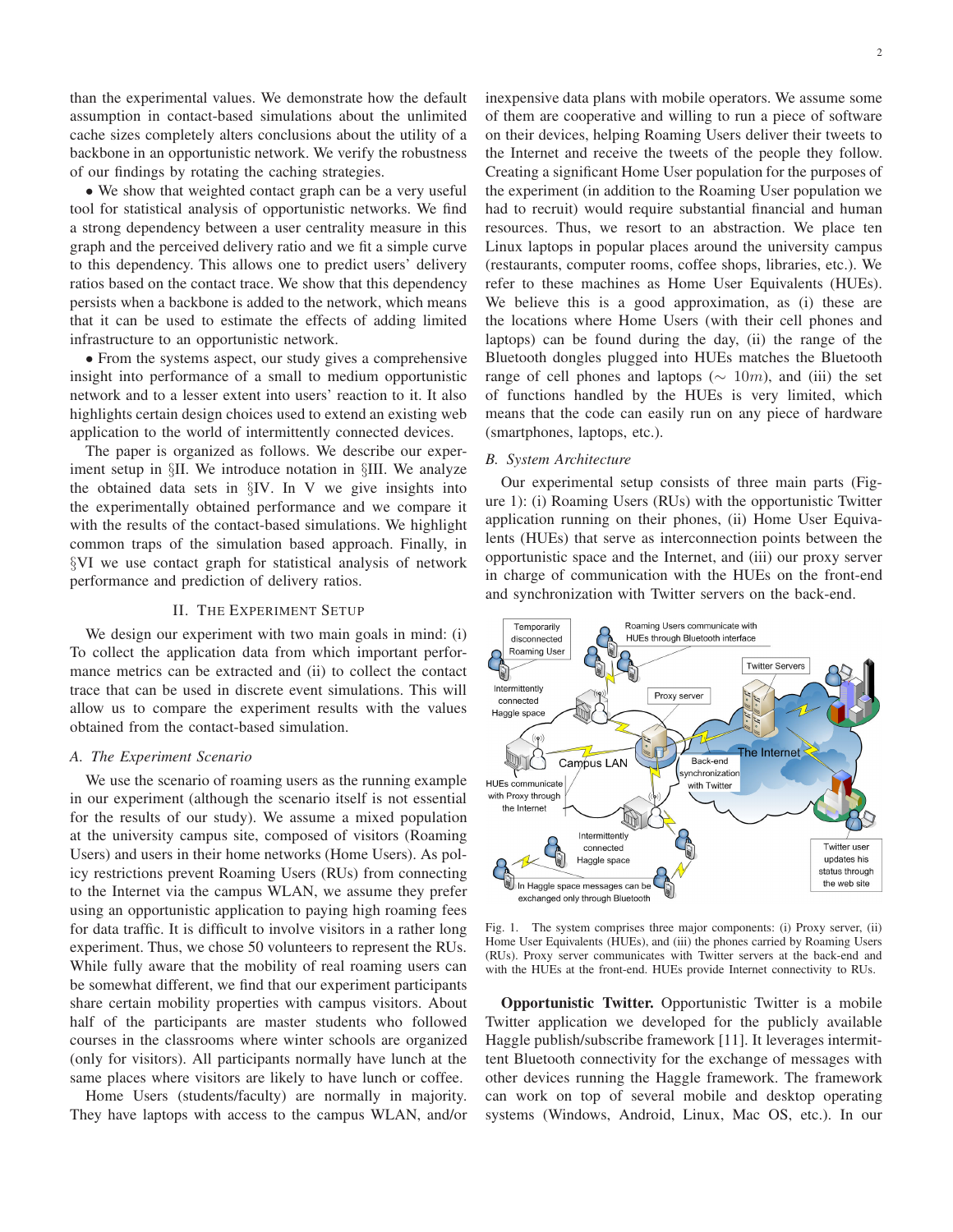experiment, the framework and the application run on HTC and Samsung phones. Like most Twitter applications, our application allows to a user with Twitter account to follow a set of other users or channels. As a result, messages ("tweets") created by these channels become visible in the user's message feed. So, every RU in our experiment has a group of other users/channels that she follows, as well as a group of followers that receive her updates. We refer to these relationships as the "Twitter following relationships". The tweets created by RUs, as well as the changes in the "Twitter following relationships," propagate through the network using a form of epidemic, as explained later in this section. Vibration informs users of message reception.

For the discovery of nearby users, all RUs and HUEs use the Bluetooth inquiry mechanism that allows them to find other Bluetooth devices within transmission range. Conducting inquiries consumes power, so one has to be moderate when setting the inquiry interval. Additionally, while inquiring, a device cannot answer other devices' inquiries, so performing frequent inquiries is not the best solution. On the other hand, choosing a too large interval results in missed discoveries (exchange opportunities). As users can recharge their phones on a daily basis, we choose the inquiry interval of 2 minutes. If a contact that was seen during the previous inquiry disappears during the following inquiry, but reappears again during the subsequent inquiry, we assume that the recorded contact was never broken.

**Home User Equivalents (HUEs).** HUEs run a small application on top of Haggle framework and they have Internet connectivity. This allows to the RUs to use them as sinks and have their tweets delivered to the Internet, i.e. to their external followers around the world. HUEs can also fetch content from our proxy server and deliver tweets from the Internet to the RUs inside the campus.

**Proxy.** Our proxy server is a component of the system that resides between Twitter servers and HUEs. It is a Java Web application running on Apache Tomcat 6 server that uses a MySQL database for storing all the information important for the operation of the system and for the post-experiment data mining process. Given the current restrictions of Twitter API this component is needed to handle user authentication and to serve as a buffer between the Twitter servers and HUEs.

On the back-end, the proxy passes to Twitter servers the tweets that arrive from HUEs. It also fetches from the Internet the tweets of interest to experiment participants, by synchronizing the local copies of their accounts with the accounts on Twitter servers. On the front-end, the proxy processes HTTP requests received from HUEs, it performs the database transactions and it sends back messages that need to be pushed into the opportunistic Haggle space.

## *C. Caching Strategies*

**Caching in RUs.** Caching strategies (also called replication strategies) determine the channels that a user should store on the device and then forward. Note that *channels*, not packets, are the proper abstraction for Twitter traffic propagation, contrary to forwarding strategies in opportunistic networks. The reason is that users express their interests by choosing channels to follow. These interests remain relatively stable and they do not change on a packet-by-packet basis.

One can classify caching strategies according to how selfish they are: The more selfish a strategy is, the more preference it gives to channels that the user is interested in. In contrast, the more altruistic a strategy is, the more it prefers channels that are of interest to the rest of the community (network). The choice of strategy can affect network performance metrics.

In our experiment, we want to make sure that our conclusions are robust with respect to the choice of caching strategy, so we use three very different strategies. The first strategy is extremely selfish, storing only channels that the user is subscribed to; the second is extremely altruistic, preferentially storing channels that the user is *not* interested in; the third, which we refer to as proportional strategy (proportional to channel popularity), balances between the two extremes. More specifically, the third strategy [3] always stores the channels that a user is subscribed to and uses the remaining cache space for helping other channels. When two devices meet, each helped channel is a candidate for replacement, and each device performs the following operations: A locally helped channel  $c$  is selected uniformly at random among all locally helped channels, and a remote channel  $c'$  is selected uniformly at random among those remote channels that are not locally present. Then, the local channel  $c$  is dropped and replaced by the remote channel c' with probability  $\min\{1, \frac{\beta_{c'}}{\beta_c}\}\$ , where  $\beta_c$  is the number of users following channel c.

Although considering an altruistic strategy can seem like a strange choice, it is important to understand that the caching strategy can be chosen by someone else, other than the application users. For instance, an application developer can intentionally add a dose of altruism in order to improve the overall performance.

We choose cache sizes for the RUs that we believe are commensurate with the parameters of our experiment, e.g., the number of users (devices), the amount of traffic that they generate, and the device hardware capabilities. Our objective is to examine the effect of a constrained cache size on the performance of the application. If the cache size is large, it will be practically infinite for the purposes of our experiment, so the results would not be representative for a larger network. We present results for cache sizes of 10 and 20 messages. The rationale is to be able to use the obtained results as best-effort indications of the performance in a larger scale deployment. Additionally, cached tweets are aged out after 8 hours, as we assume that older tweets are of no interest to Twitter users.

**Caching in HUEs.** Home User Equivalents (HUEs) have Internet connectivity. They can access all tweets available at the proxy in real time. However, keeping all tweets of interest to RUs in HUEs' caches is unwise. Downloading all these tweets to the local HUEs' caches, would increase the bandwidth cost for HUEs. Additionally, this approach has a scaling issue with the increase in number of RUs. Thus, we make the content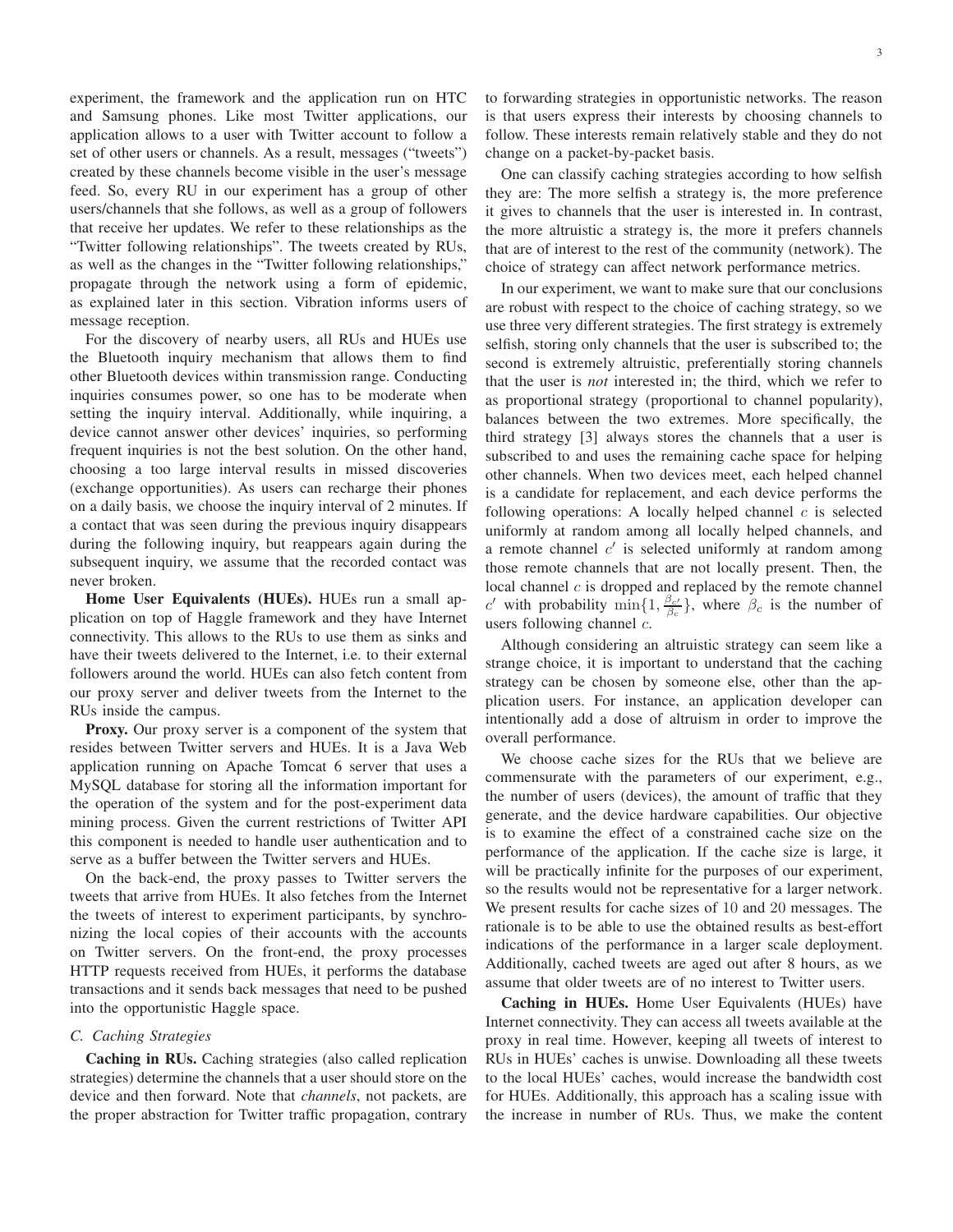available at HUEs adapted to the context, i.e. to the interests of RUs in the vicinity of HUEs and other RUs that can be reached in the near future. HUEs have caches of 40 messages and they are refreshed upon reception of messages from RUs and messages pushed by the proxy.

#### *D. Putting it All Together*

**Message Flow.** The users create tweets that are forwarded among them in the following way: Upon a meeting between two users, messages in their caches are exchanged over Bluetooth. The Haggle pub/sub framework prioritizes message exchanges according to user interests: Messages of higher interest will be exchanged first, followed by the remaining messages in the cache of the other user's device. This prioritization is crucial when contacts are too short to exchange all messages of both caches. After the exchanges are over, the local caching strategy decides which messages, if any, should be dropped. To avoid transmitting messages that are then dropped, we align the Haggle prioritization with the caching strategy used at the time.

The HUEs are interconnection points between the Internet and the disconnected Haggle space. The reception of a message from a RU triggers creation of an HTTP request by the HUE that is sent to the proxy through the Internet. The proxy processes the request, performs necessary transactions with the database and returns a set of messages ("tweets") as response. The HUE adds these messages to its local cache and makes them available to Haggle devices in its vicinity.

**Experiment Population.** Our RUs' population counted 50 people. Most of them received phones with the opportunistic Twitter application; some of them used their own phones. For the rest of the paper, we will be referring to our population of Roaming Users (RUs) also as *internal users*. Many participants continued using their existing Twitter accounts. The others were free to choose the channels to follow. A followed channel can be either internal (content created by an internal user) or external (content created by an arbitrary Twitter user on the Internet, henceforth collectively called *external users (or channels)*). The social graph obtained from the "Twitter following relationships" shows that almost all internal users follow some internal and external channels. As the content created by external users is also propagated in our system we can, in a way, consider the external users as a part of the experiment.

#### III. NOTATION AND METRICS

Let  $\mathcal{N} = \{1, \ldots, N\}$  be the set of internal users, let  $\mathcal{X} =$  $\{1, \ldots, X\}$  be the set of external users, and let  $\mathcal{F}_i \subseteq \mathcal{N} \cup \mathcal{X}$ be the set of users that user  $j \in \mathcal{N}$  follows.

Let  $A, B \subseteq \mathcal{N} \cup \mathcal{X}$  be arbitrary subsets of users. We use  $\mathcal{M}_{\mathcal{A}\rightarrow}$ ,  $M_{\mathcal{A}\rightarrow}$  for the set and number of messages generated by any user  $i \in A$ ;  $\mathcal{M}_{\rightarrow B}$ ,  $M_{\rightarrow B}$  for the set and number of messages delivered to any user  $j \in \mathcal{B}$ , and  $\mathcal{M}_{\mathcal{A}\rightarrow\mathcal{B}} = \mathcal{M}_{\mathcal{A}\rightarrow\mathcal{A}}$  $\mathcal{M}_{\rightarrow\mathcal{B}}$ . Only the messages generated by users that j follows can ever be considered to be "delivered" to  $j$ , but not the messages that  $j$  receives just to forward on behalf of others.

For an internal user  $j \in \mathcal{N}$  and a message  $m \in \mathcal{M}_{\rightarrow i}$ , let  $D_j^m$  be the delivery delay of message m to user j. That is,  $D_j^m$ 

is the time elapsed between the generation of  $m$  at some user  $i \in \mathcal{F}_j$  and the delivery of m to j.

For internal users  $j \in \mathcal{N}$  we define the following metrics: The *delivery ratio*  $R_j^{\mathcal{A}}$  from  $\mathcal A$  to  $j$  is the fraction of messages generated by users in  $A$  and delivered to user j over the total number of messages generated by users in  $A$  and destined for user j.

$$
R_j^{\mathcal{A}} = \frac{M_{\mathcal{A} \to j}}{M_{\mathcal{A} \cap \mathcal{F}_j \to}}.\tag{1}
$$

When  $A = \mathcal{F}_j$  we drop A from  $R_j^A$ , and we simply call  $R_j$ the *delivery ratio*;  $R_j^{\mathcal{N}}$  is the *internal delivery ratio*, and  $R_j^{\mathcal{X}}$ is the *external delivery ratio*.

We define the *message delay*  $D_j^{\mathcal{A}}$  from  $\mathcal A$  to  $j$  as the average delay over all messages generated by users in A and delivered to user  $i$ .

$$
D_j^{\mathcal{A}} = \frac{\sum_{m \in \mathcal{M}_{\mathcal{A} \to j}} D_j^m}{M_{\mathcal{A} \to j}} \tag{2}
$$

As with the delivery ratio, we call  $D_j$  the *message delay*;  $D_j^{\mathcal{N}}$ is the *internal message delay*, and  $D_j^{\mathcal{X}}$  is the *external message delay*.

We are also interested in evaluating the quality of the synchronization between the opportunistic part and the Internet part of the application. For this purpose, we treat the Proxy server as another user and measure its delivery ratio and message delay. We use the same two definitions as for mobile users, but we assume that the Proxy follows all internal users.

## IV. OBTAINED DATA SETS

As a result of the experiment we get two data sets: (i) the application metadata that we use to extract the fundamental performance metrics, such as delay and delivery ratio and (ii) the contact trace, which we use in trace driven simulations to obtain the same metrics from contacts. Each of the three caching strategies applied at RUs is evaluated for two different cache sizes: 10 and 20 messages. This gives a total of six combinations, each of which is tested during two working days.

In the trace driven simulations that we perform after the experiment we implement the same combinations of caching strategies and cache sizes. Each combination is simulated using the corresponding 2-day contact trace.

In our experiment, an average internal user (RU) follows 9 internal and 14 external channels (> 600 external channels in total). The maximum number of internal and external channels followed by an internal user are 17 and 98, respectively. The most popular internal channel is followed by 18 internal users, while the most popular external channel has 8 internal followers. The internal users alone create 3010 tweets during the experiment. "Twitter following relationships" between internal users are shown in Figure 2.

Figure 3 shows the total number of contacts each of the 50 internal users and 10 HUEs have with other internal users and HUEs, during the six observed 2-day periods. We distinguish between contacts with followed internal users, with other internal users and with HUEs. The total number of contacts varies depending on user ID and the day of the week. For example, the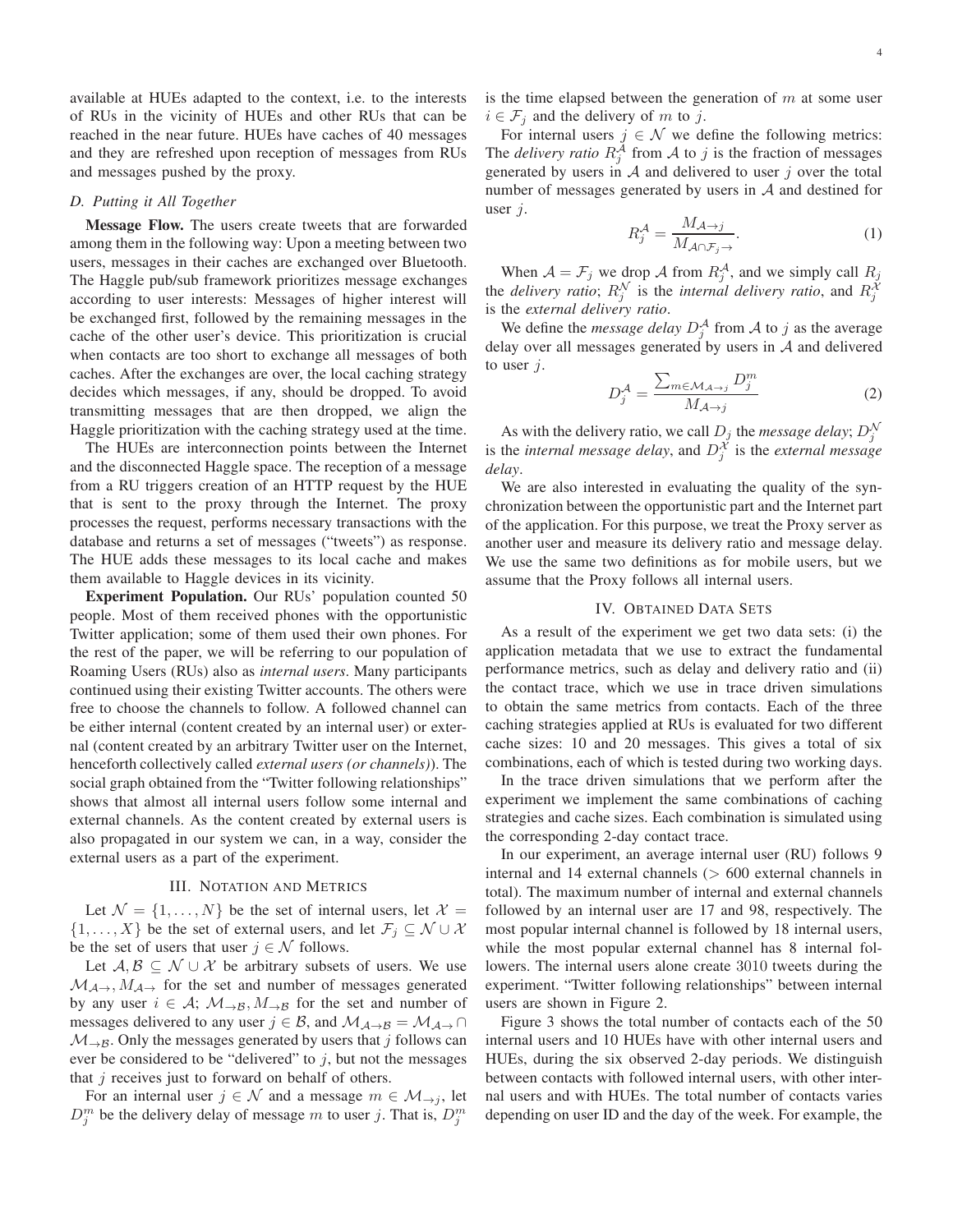

Fig. 2. "Twitter following relationships" between internal users. An edge between two users means that one of the users follows the other one.

students of the Master's program have lectures and labs together on Thursdays and Fridays. Subfigures 1, 2, 4 and 6 (from top left to bottom right), which correspond to 2-day periods that contain either Thursday, Friday or both, clearly show more contacts (116, 98, 123 and 116 contacts per user per day, respectively) than subfigures 3 and 5 (56 and 59 contacts per user per day), which correspond to combinations of Mondays, Tuesdays and Wednesdays. The contact durations follow a similar pattern. For this reason, the comparison between the caching strategies is not perfect, but a more comprehensive study on this topic is out of the scope of this paper.



Fig. 3. Total number of contacts experienced by internal users  $(j = 1, ..., 50)$ and HUEs  $(j = 51, ..., 60)$  during 2-day evaluations of the 6 combinations of caching strategy  $cStrat$  and cache size  $cSize$ .

In Figure 4 we plot the CCDF of inter-contact times between the internal users and HUEs. It shows how often RUs visit the popular locations within the campus where HUs can be found. We view all HUEs as parts of the same backbone (as they all have access to the Internet) and calculate inter-contact times with it for all internal users. The CCDF in Figure 4 is flat between 3 and 20 hours, which implies that it is more probable for a user to meet a HUE soon after the previous meeting. We also see that 80% of inter-contact times with HUEs is shorter than 50 min and only 3% is longer than 24h. We observe two drops, at 20-25 hours and at 3 days, corresponding to meetings that happen once a day around the same time, and Friday meetings that happen again on Mondays.



Fig. 4. The distribution function of inter-contact times with HUEs obtained for the whole duration of the experiment.

# V. PERFORMANCE METRICS: EXPERIMENT RESULTS VS. CONTACT-BASED SIMULATION

The availability of the application metadata and contacts for the same experiment allows us to test the accuracy of commonly used contact-based simulations. The rotation of caching strategies permits us to verify the robustness of our conclusions. We focus on two fundamental networking measures, namely, delay and delivery ratio. In the case of both metrics we first analyze the values obtained from the experiment. We then compare these values with the corresponding values obtained from the contact-based simulations. Finally, we study the effects of adding a backbone to an opportunistic network, showing that as a rule, contact-based studies underestimate the impact of backbone, due to hidden assumptions.

#### *A. Delivery Ratio: Experiment vs. Contact Simulation*

**Experimentally obtained delivery ratios.** Figure 5 shows the internal and external delivery ratios,  $R_j^{\mathcal{N}}$  and  $R_j^{\mathcal{X}}$ , seen by internal users  $(j = 1, ..., 50)$  and by the proxy  $(j = 51)$  during the observed evaluation periods. Each period of two working days corresponds to a combination of a caching strategy and a cache size. We see that proportional strategy performs on average 10-20% better for both evaluated cache sizes. We observe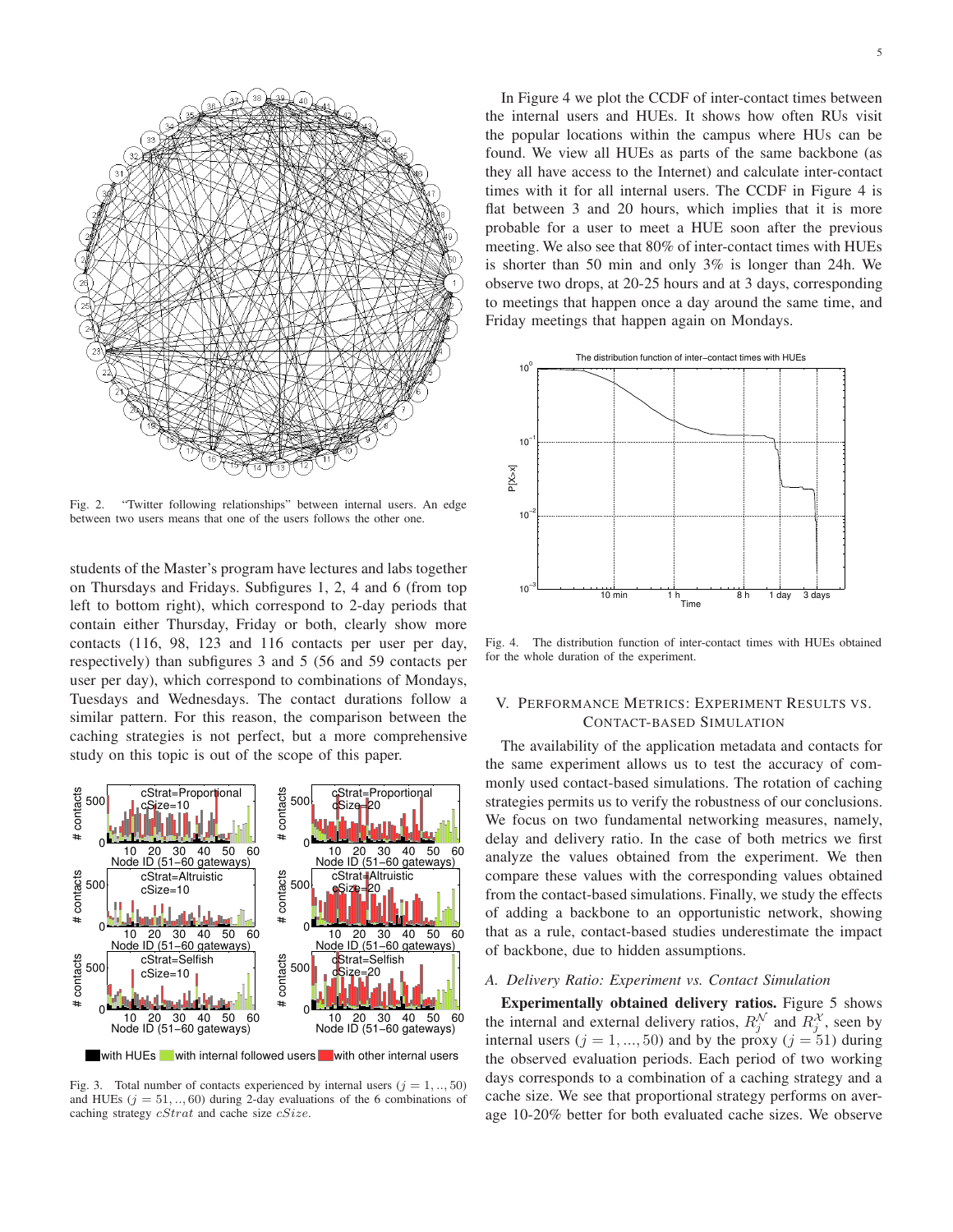higher delivery ratios when the cache size is 20, regardless of the caching strategy. Finally, through the performance of user 51 (proxy), we see that almost all messages, created by internal users are delivered to Twitter web site.



Fig. 5. Internal and external delivery ratios,  $R_j^{\mathcal{N}}$  and  $R_j^{\mathcal{X}}$ , seen by the internal users  $(j = 1, ..., 50)$  and by the proxy  $(j = 51)$ . Every combination of caching strategy  $(cStrat)$  and cache size  $(cSize)$  was evaluated during 2 days.

Figure 5 also shows that the external delivery ratio is lower than the internal. The reason is that the number of external channels is large  $(> 600)$  and there is only a limited overlap between channels followed by internal users. So, each cached external channel is useful to few internal users. Even if caches were full of external channels, there would still be channels that are not cached anywhere, thus making it difficult for the followers of these channels to receive them.

**Contact simulations overestimate delivery ratios.** We now compare the experimental results with the values of delivery ratio obtained from the contact-based simulations. Each combination of cache size and caching strategy is simulated using contacts collected during the period when the combination was used. In Figure 6, the full lines on the right subfigure represent delivery ratios perceived by experiment participants, for messages created by internal users and for cache size of 20 messages. The same unsorted values are shown on Figure 5 (three subfigures on the right). The left subfigure on Figure 6 contains the corresponding delivery ratios, obtained from the contact-based simulations of the same caching strategies for the cache size of 20 messages. It also contains delivery ratios obtained from the simulation with unlimited cache sizes, where users cache all received messages (top full line). This is the most represented case in the existing literature [2], [1].

The two subfigures allow us to draw the first two conclusions about the deficiencies of contact-based simulations. First, contact-based simulations overestimate the delivery ratios. This is due to the fact that they fail to model the limited contact durations and transfer bandwidth, as well as the limitations of the used wireless technology. In other words, some recorded contacts do not result in transfers and some of them allow transfers of only a part of available data. This is further

confirmed in Section V-B, where we analyze delays. Second, assuming unlimited cache sizes always increases delivery ratios. For example, we can see that this assumption increases delivery ratios for up to 30%, compared to the case with altruistic caching strategy and the cache size of 20 messages.

**Misinterpreting the importance of backbone.** The collected data set enables us to study the improvement that a backbone brings to opportunistic communication. The application metadata allows us to differentiate between copies of a message that traversed the backbone (HUEs, proxy) in the process of forwarding and those that reached their destinations using pure ad hoc forwarding. By considering the former as lost, we calculate delivery ratios and delay in a hypothetical system without backbone connectivity. As external messages cannot enter the system without the backbone, the metrics in the hypothetical system are about internal messages only. Similarly to the definition of  $R_j$  in Section III, we define  $R'_j$  as the fraction of messages delivered to user  $j$  over the total number of messages destined for user  $j$ , in a system without a backbone.

The dotted lines in Figure 6 represent delivery ratios in the system without backbone (HUEs, proxy), for different caching strategies and the cache size of 20 messages. Again, the contact-based simulation significantly overestimates delivery ratios (about 30% in the case of proportional caching strategy).

Figure 6 allows us to observe another trap of contact-based simulations. We see that in the case of limited cache sizes backbone brings significant improvement to delivery ratios. However, in the comprehensive simulation study in [1] the authors conclude that backbone brings only marginal improvement to delivery ratios. This conclusion is the result of an often hidden assumption in contact based studies that cache sizes are infinite. Indeed, as we see in Figure 6, in the simulated case with unlimited cache sizes, backbone brings almost negligible improvement. This is due to the fact that a user with unlimited cache can store much more information, so during a contact, she can provide almost as much data as a backbone.

## *B. Delay: Experiment vs. Contact Simulation*

**Delay obtained from the experiment.** Figure 7 shows the internal and external message delays,  $D_j^{\mathcal{N}}$  and  $D_j^{\mathcal{X}}$ , observed by the internal users  $(j = 1, ..., 50)$  and by the proxy  $(j = 51)$ . The average internal delay typically ranges from 100 to 140 minutes. The average external delay is higher. Intuitively, one would expect the external messages to reach their destinations faster, due to their availability at all HUEs soon after creation. Messages created by internal users, in contrast, experience a non-negligible delay before becoming available at HUEs, as we can see from the delay observed by the proxy  $(j = 51$  in Figure 7). However, as we observe in our message log, some of the external messages created in different time zones are created during the night. This introduces delay, as there are very few or no internal users on the campus in the nighttime.

**Contact-based simulation underestimates delay.** In Figure 8 we plot delays obtained from the experiment and contactbased simulations, for the cases with and without backbone. We see that simulations give delays that are 2-3 times lower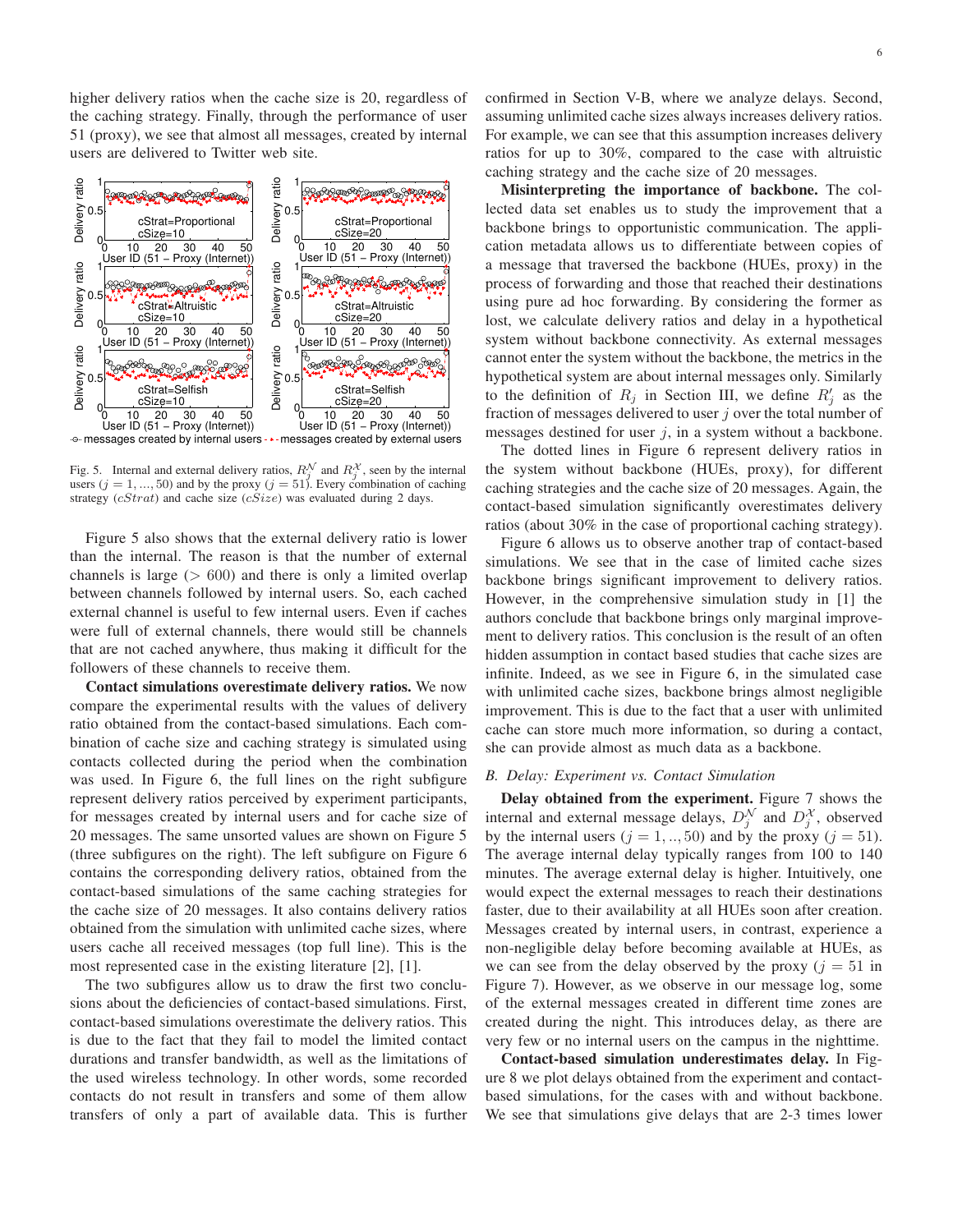

Fig. 6. Delivery ratios obtained from the simulations and from the experiment for different caching strategies. The full lines correspond to the system with the backbone (HUEs, proxy), while the dotted lines describe the system without the backbone.

than the experimentally obtained delays. We inspect the contact trace and the application data and we observe that recorded contacts do not always result in message transfers. This means that limited transmission bandwidth, short contact durations and inability of Bluetooth to concurrently scan and send data prevented users from leveraging all transfer opportunities. As most of these limitations are not inherent only to Bluetooth, we conclude that delays obtained from contact simulations should be taken with a grain of salt, as they tend to be too optimistic.



Fig. 7. The average age of received message observed by internal users. Every combination of caching strategy  $(cStrat)$  and cache size  $(cSize)$  was evaluated during 2 working days.

**Delay from Users' Viewpoint.** The recorded delays give us some insights into performance from the networking perspective. However, we would like to know more about users' perception of this performance and their reaction to it. Twitter option called "@replies" allows us to find out more about this.

When a Twitter user receives a tweet she wants to respond to,

she can create an @reply message, by putting  $@ +$  the name of the creator of the original tweet in his reply. This helps us easily identify pairs containing original tweets and @replies to these tweets. We then record delays for the tweets whose reception led to the creation of @replies by the recipients and we plot the corresponding CCDF (Figure 9). We see from the figure that 60% of the tweets that receive an @reply are received with a delay inferior to 2h. However, 40% of the tweets that instigated the creation of an @reply message are received with a delay between 2 and 3h, which means that the recipients still find this non-negligible delay acceptable. In addition to this, we find that many of the @replies are threaded and parts of longer conversations (we also verify this by checking the message content), which means that the observed delays allow users to maintain longer message exchanges.



Fig. 9. The distribution function of observed delays for the tweets whose reception led to the creation of @replies by the recipients.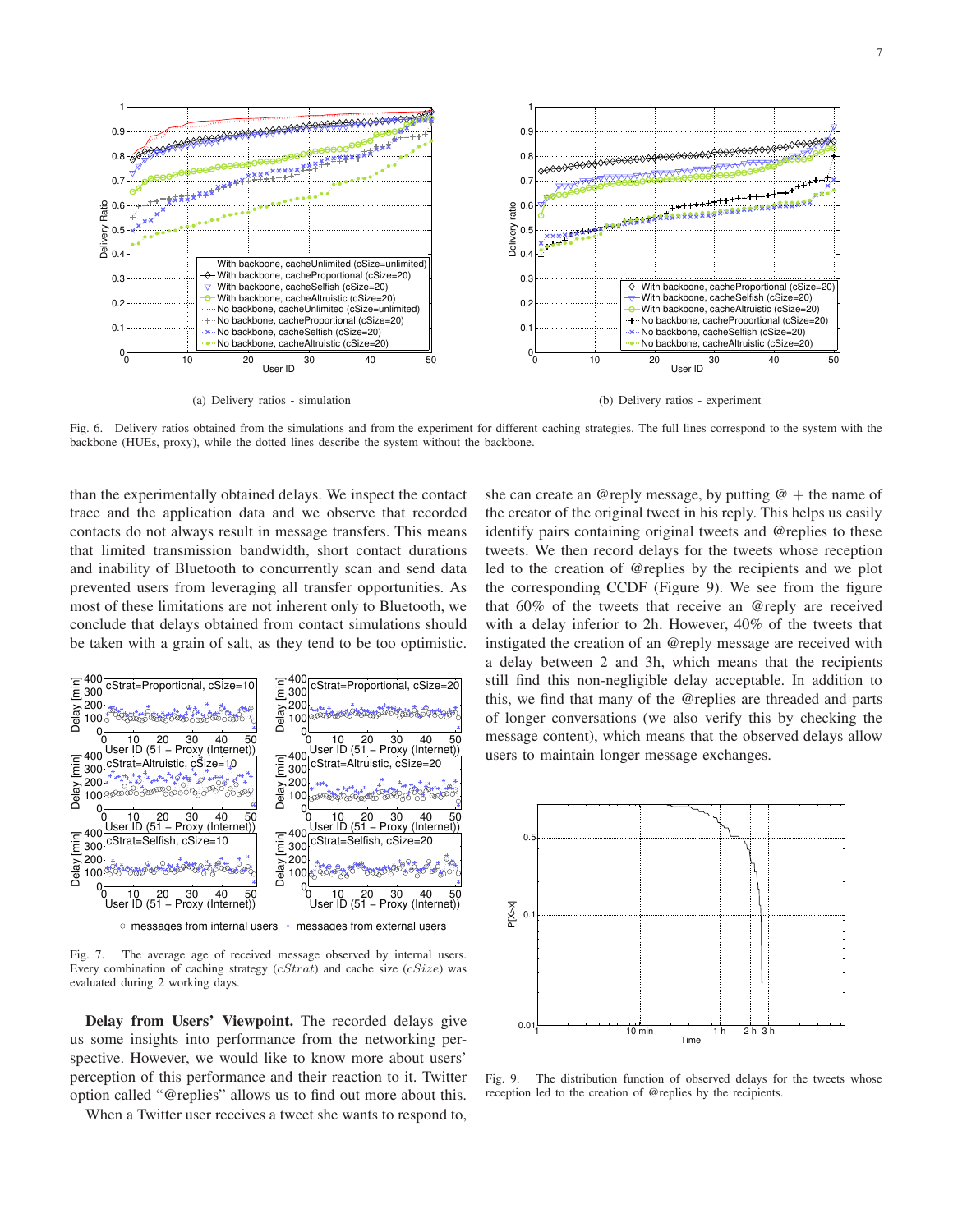

Fig. 8. Delays obtained from the simulations and from the experiment for different caching strategies. The full lines correspond to the system with the backbone, while the dotted lines describe the system without the backbone. The case with unlimited caches is also simulated.

## VI. CLOSENESS CENTRALITY PREDICTS DELIVERY RATIO

In Section V we show that simulations on contact traces suffer from multiple drawbacks. A contact trace can also be analyzed using its statistical properties. The goal is the same, estimating the performance of a network/application. We apply the following approach: to represent the contacts among users, we define the *contact graph* as an undirected weighted complete graph  $G_{con} = (\mathcal{N} \cup \{I\}, E_{con})$ . The vertex set comprises the internal users and the vertex  $I$  representing the infrastructure. As the graph is complete, the edge set  $E_{con}$  comprises all unordered pairs of vertices. The weight of the edge  $ij \in E_{con}$ is equal to  $w_{ij} = \frac{1}{c^{\lambda}}$  $\frac{1}{c_{ij}^{\lambda}}$ , where  $c_{ij}$  is the number of contacts between users i and j, and  $\lambda$  is a real number constant.

In the graph  $G_{con}$ , we denote by  $d_{ij}(\lambda)$  the shortest path distance between i and j. The *average shortest distance*  $d_i(\lambda)$ of a node  $i$  (other than  $I$ ) to all other nodes in the graph is

$$
d_i(\lambda) = \frac{\sum_{j \in \mathcal{N} \setminus \{i\} \cup \{I\}} d_{ij}(\lambda)}{N},\tag{3}
$$

also called *closeness centrality* in the social network literature [12]. The lower this quantity is, the more connected a node is. We find a noticeable dependency between the delivery ratio  $R_i$ of a node i and the node's closeness centrality  $d_i$ . In particular, the following curve fits the data well:

$$
R_i = \frac{1}{1 + kd_i(\lambda)}, \lambda = 0.95,\tag{4}
$$

where  $k$  is a constant that depends on the caching strategy (discussed later). Other centrality measures that we tested, namely degree centrality, eigenvector centrality and betweenness centrality, result in weaker dependency. By applying a similar approach to the social graph shown in Figure 2, we find no dependency between delivery ratio (or delay) and centrality measures in this graph.

The weight exponent  $\lambda$  can change the relative importance of small and large edge weights. The weight of a path  $p$  is the sum of the weights of its edges  $e_1, e_2, ..., e_l$ :

$$
w(p) = \frac{1}{c_{e_1}^{\lambda}} + \frac{1}{c_{e_2}^{\lambda}} + \ldots + \frac{1}{c_{e_l}^{\lambda}}.
$$
 (5)

With a large positive value of  $\lambda$ , the edges with a small number of contacts dominate, whereas with a large negative value of  $\lambda$ , the edges with a large number of contacts dominate.

We choose  $\lambda = 0.95$  because this value maximizes the mutual information between  $d(\lambda)$  and R, viewed as discrete random variables. Intuitively, the mutual information of  $d(\lambda)$ and  $R$  is high when the knowledge of one reduces our uncertainty about the other, which is desirable as we want to use  $d$  to predict  $R$ . The advantage of using mutual information as opposed to, for instance, correlation, is that mutual information is not biased by the relative values of the quantities involved. So, we see that, to maximize the predictive power of  $d$  for  $R$ , all edge weights should be treated with approximately equal importance. After choosing  $\lambda = 0.95$ , we do curve fitting to find the value of  $k$  that minimizes the sum of vertical distances. The values of k are always in the interval  $[2.7, 3.5]$ .

Knowing the dependency and using the curve helps one estimate a typical node's expected delivery ratio if one can estimate or guess a typical node's closeness centrality. Furthermore, one can form an expectation about the effect of connecting to the backbone (thus changing nodes' closeness centralities) on the delivery ratio that network users will experience.

For  $k = 3.1$ , we plot the data and the curve in Figure 10. In every subfigure each user's  $R_i$  and  $d_i$  are plotted for the cases with and without backbone. We see that the  $R - d$  dependency holds, not only across users within the same network topology, but persists even across qualitative changes in the topology.

Moreover, we see that the dependency exists, and the curve